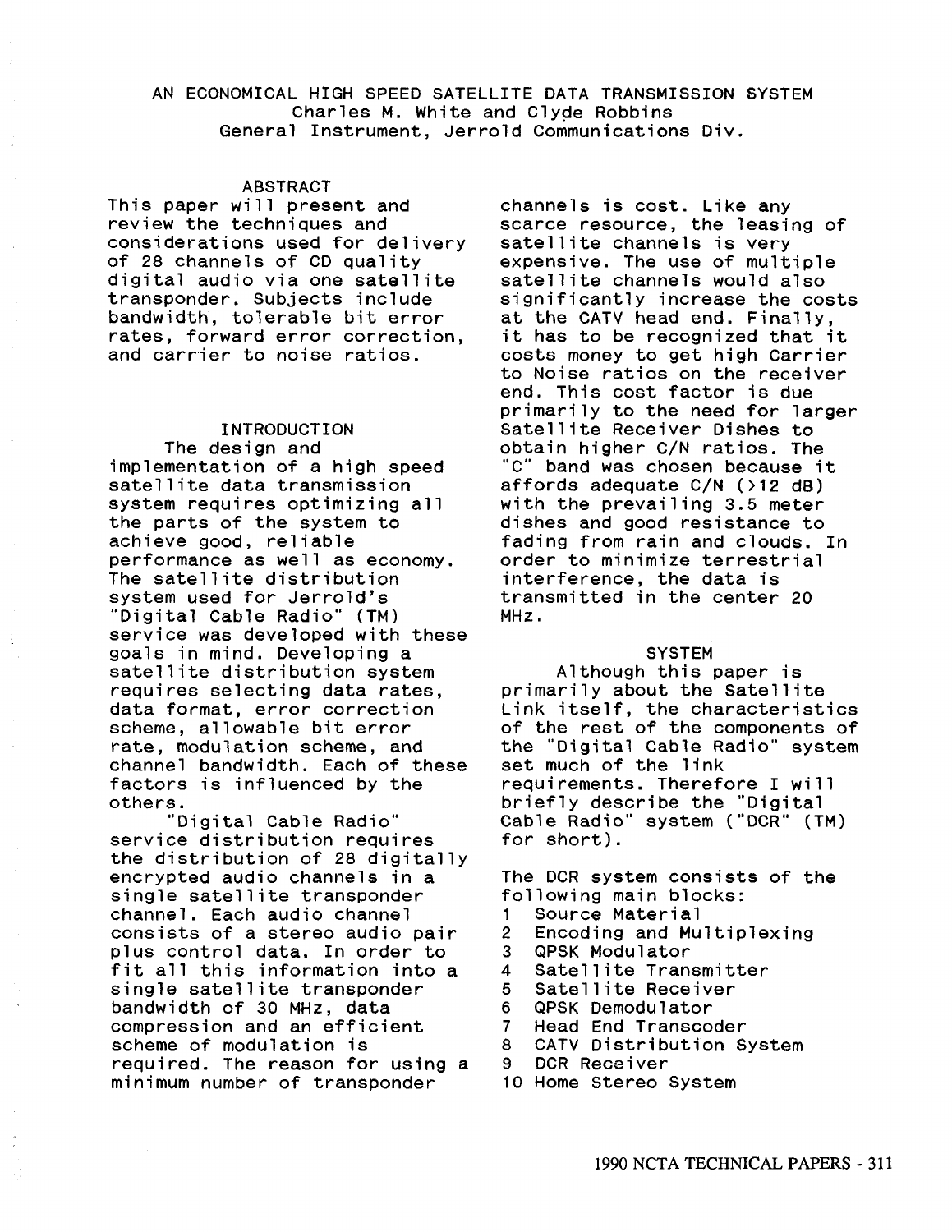The source material consists of CD disks and simulcast channels from premium CATV services. These audio sources go to Dolby (TM) Encoders which use adaptive delta modulation to maintain CD quality audio (95 dB Dynamic range, 20 Hz to 20 KHz response) with a data rate of 294 K bits per second per stereo pair.

Forward error correction is used to increase the corrected error rate by 3 orders of magnitude (from 1E-3 to 1E-6). This involves adding additional bits to the data stream. This plus the encryption and the additional data brings the channel data rate to 694 K bits per second. 28 Channels plus framing and sync bits gives a net data rate of 29 M bits per second. The use of error correction allows for a higher tolerable Bit Error Rate at the Downlink and thus a lower required C/N at the Downlink. Listening tests have indicated that in this format, a corrected Bit Error Rate (BER) of 1E-6 is imperceptible from the original CD. Thus, an uncorrected BER of 1E-3 is the requirement for the Link.

The QPSK Modulator is fed by two 14.5 M bits per second inputs (each the equivalent of 14 Audio Channels) into its "I" and "Q" data inputs. The QPSK Modulator produces a Quadrature Phase Shift Keyed (QPSK) signal on a 70 MHz carrier. This IF signal now contains the 29 M bit/s data stream in a bandwidth of 20 MHz. The QPSK modulator feeds the satellite uplink chain.

The Satellite relays the RF signal back down to the Downlink site. The receiver tunes to the RF signal, down converts to 70 MHz, AGC's the signal amplitude, and AFT's the output frequency.

In the Transcoder frame, the QPSK Demodulator recovers the original data stream and the data clock from the 70 MHz QPSK IF input. These signals are fed to the Processor and Channel Transmitters. The processor controls the Channel Transmitters. The Channel Transmitters pick off their individual channel data and modulate an individual CATV RF output channel (typically in the FM band). These individual channels (at different frequencies) are summed for distribution through the CATV System to the home DCR Receiver.

The DCR Receiver tunes to the desired channel and demodulates the RF to recover the channel data stream. Then, the channel data stream is decrypted and converted to audio. This audio output drives the subscriber's stereo and speakers.

# QPSK MODULATOR Differential QPSK Modulation encodes the data stream as phase changes to the carrier. For example, if both the I and Q data inputs were all zeros, then there would be no phase changes and a bare carrier would result. If both I and Q data inputs were all ones, then both would change every data period. The I and Q data is first differentially encoded so that the differential QPSK demodulator will correctly demodulate the data. Then, preemphasis is applied to the I and Q signals. The purpose of the pre-emphasis is to correct for the spectrum shape of rectangular random data (rolls off) and thus to "flatten" the resulting spectrum in order to optimize the transmitted signal energy. The demodulator has a corresponding roll-off filter to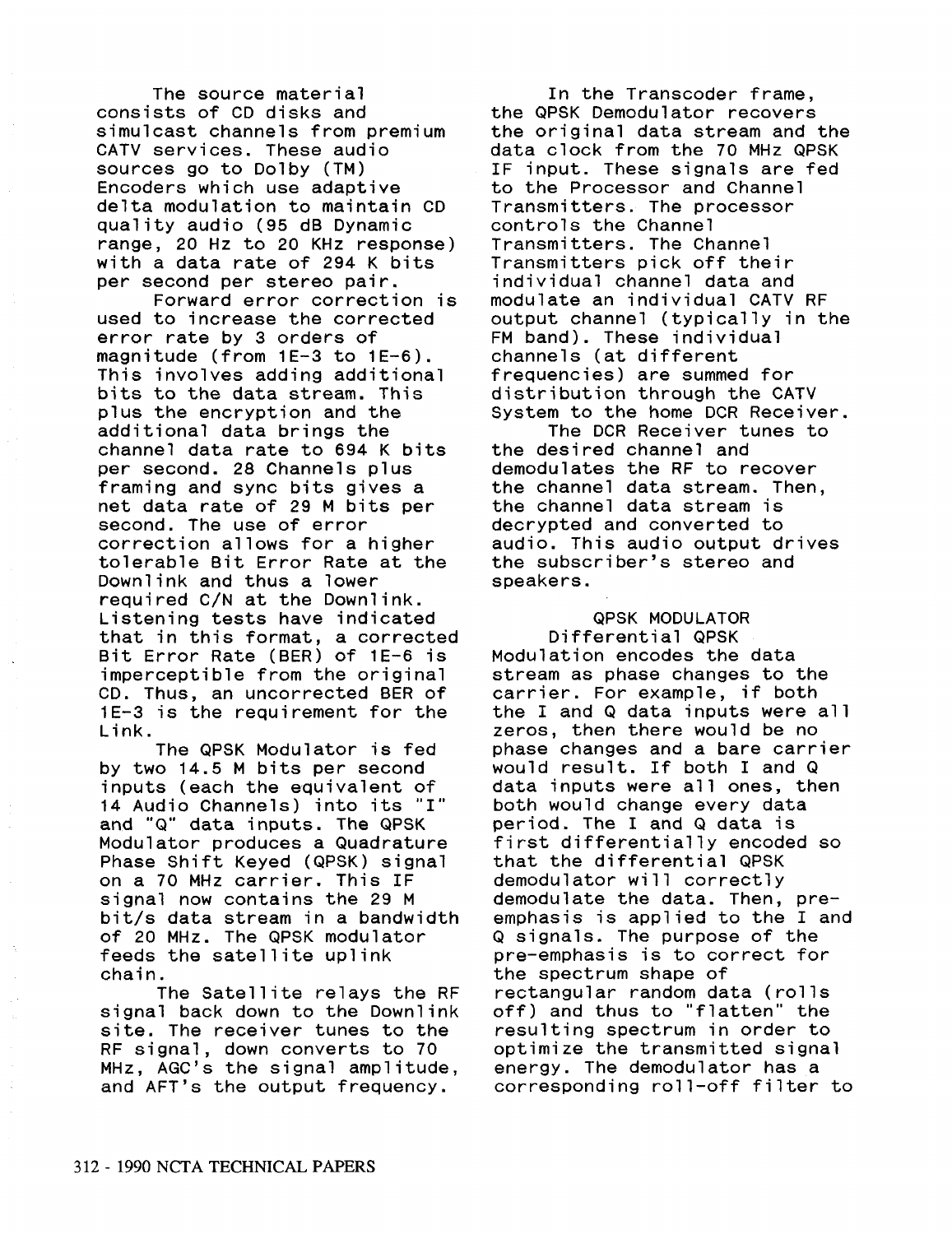equalize the response. Then a 70 MHz carrier is QAM modulated by the differentially encoded and pre-emphasized I and Q signals. Next, the QPSK signal is band limited in a SAW filter and amplified to +3 dBm output level.

The reasons that Differential QPSK was chosen are that it is bandwidth efficient, can deliver less than 1E-3 BER for 12 dB C/N, is robust (tolerates compression and limiting), and can be demodulated in a cost effective manner.

SATELLITE RECEIVER The main purpose of the Satellite Receiver is to provide amplification and frequency down conversion of the signal from the Satellite. The output of the Satellite Receiver is 70 MHz at 0 dBm. The tuner down converts to 130 MHz, and then this is down converted to 70 MHz. The second down conversion allows for AFT so that the final (most narrow) SAW filter on the QPSK Demodulator is centered on the IF signal. This allows for some drift and error in the LNB at the antenna. The AGC holds the signal amplitude constant so the QPSK Demodulator operates optimally. An AUX input is provided for a 70 MHz input from an existing LNA installation.

QPSK DEMODULATOR The QPSK demodulator utilizes delay type differential QPSK demodulation. The result is relative design simplicity and virtual immunity to incidental phase noise. First the 70 MHz IF input is bandpass filtered and then mixed down to 29 MHz. The demodulation takes place at an IF frequency of 29 MHz. The demodulator also provides for AFT. This AFT mainly corrects

for any slight drift or error in the delay lines. The detected I and Q signals are low pass filtered in a filter which also complements the pre-emphasis in the QPSK Modulator. Then, the data clock is recovered from the detected I and Q. This recovered data clock is then used to sample the detected I and Q to produce the recovered I and Q data.

### RESULTS

Testing of uncorrected Bit Error Rate verses Carrier to noise has confirmed results approaching theoretical for C/N in the region of 12 dB. It has been shown that for C/N of 12 dB the uncorrected BER is less than 1E-3 and the corrected BER is less than 1E-6.

### **SUMMARY**

By the careful choice of data coding, forward error correction, modulation/demodulatiom scheme, and implementation it is possible to distribute 28 stereo audio channels over a satellite link while maintaining quality levels equivalent to the CD source. And, it is possible to do so in an affordable fashion.

### **TRADEMARKS**

"Dolby" is a registered trademark of Dolby Laboratories.

"Digital Cable Radio" and "OCR" are registered trademarks of General Instrument Corporation, Jerrold Communications Division.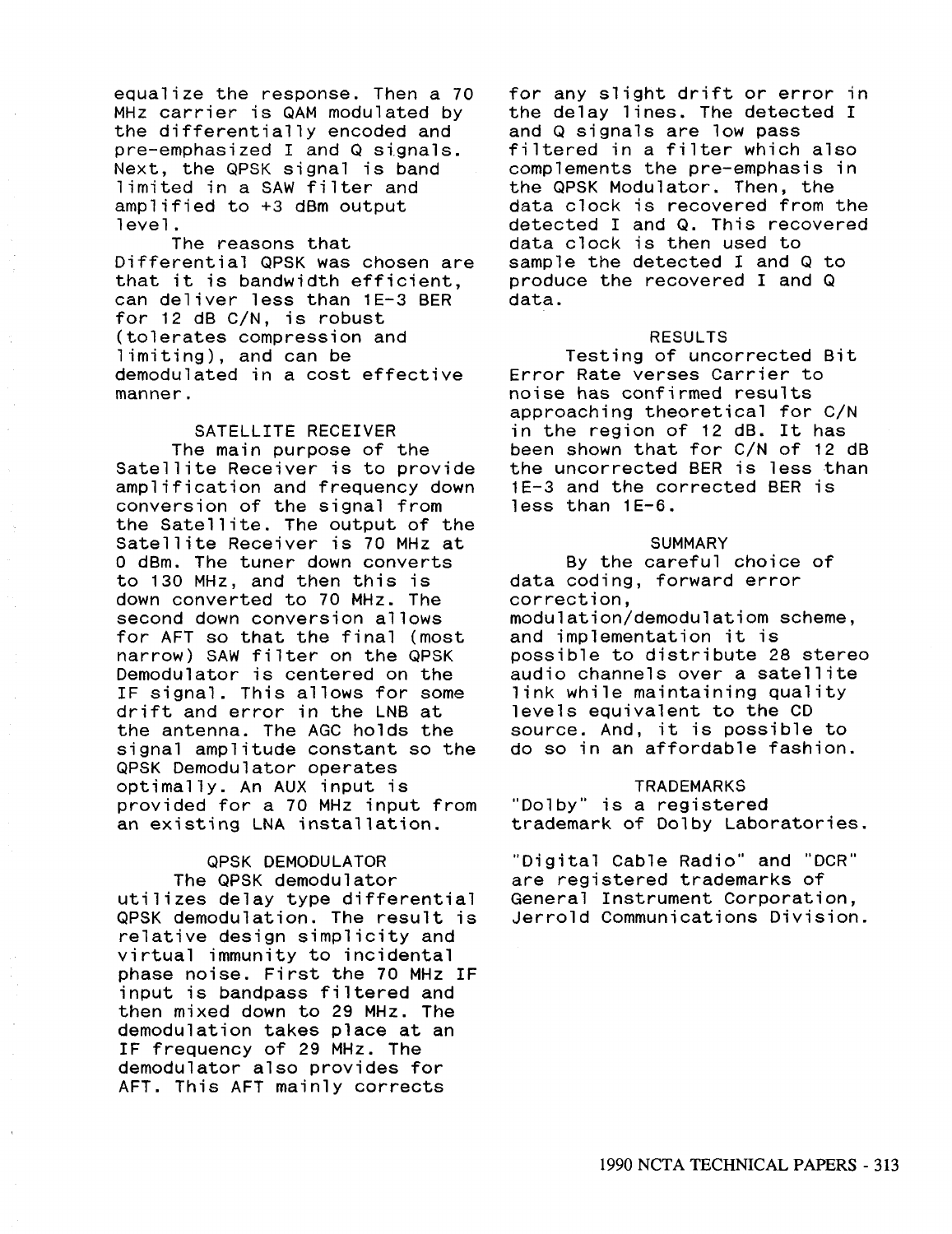

 $\sim$ 

 $\gamma_{\rm eff}$  and  $\gamma_{\rm eff}$ 

and a state of

 $\label{eq:2.1} \mathcal{L}_{\mathcal{A}}(\mathcal{A})=\mathcal{L}_{\mathcal{A}}(\mathcal{A})\otimes\mathcal{L}_{\mathcal{A}}(\mathcal{A})\otimes\mathcal{L}_{\mathcal{A}}(\mathcal{A})\otimes\mathcal{L}_{\mathcal{A}}(\mathcal{A})\otimes\mathcal{L}_{\mathcal{A}}(\mathcal{A})\otimes\mathcal{L}_{\mathcal{A}}(\mathcal{A})\otimes\mathcal{L}_{\mathcal{A}}(\mathcal{A})\otimes\mathcal{L}_{\mathcal{A}}(\mathcal{A})\otimes\mathcal{L}_{\mathcal{A}}(\mathcal{A})\otimes\mathcal{$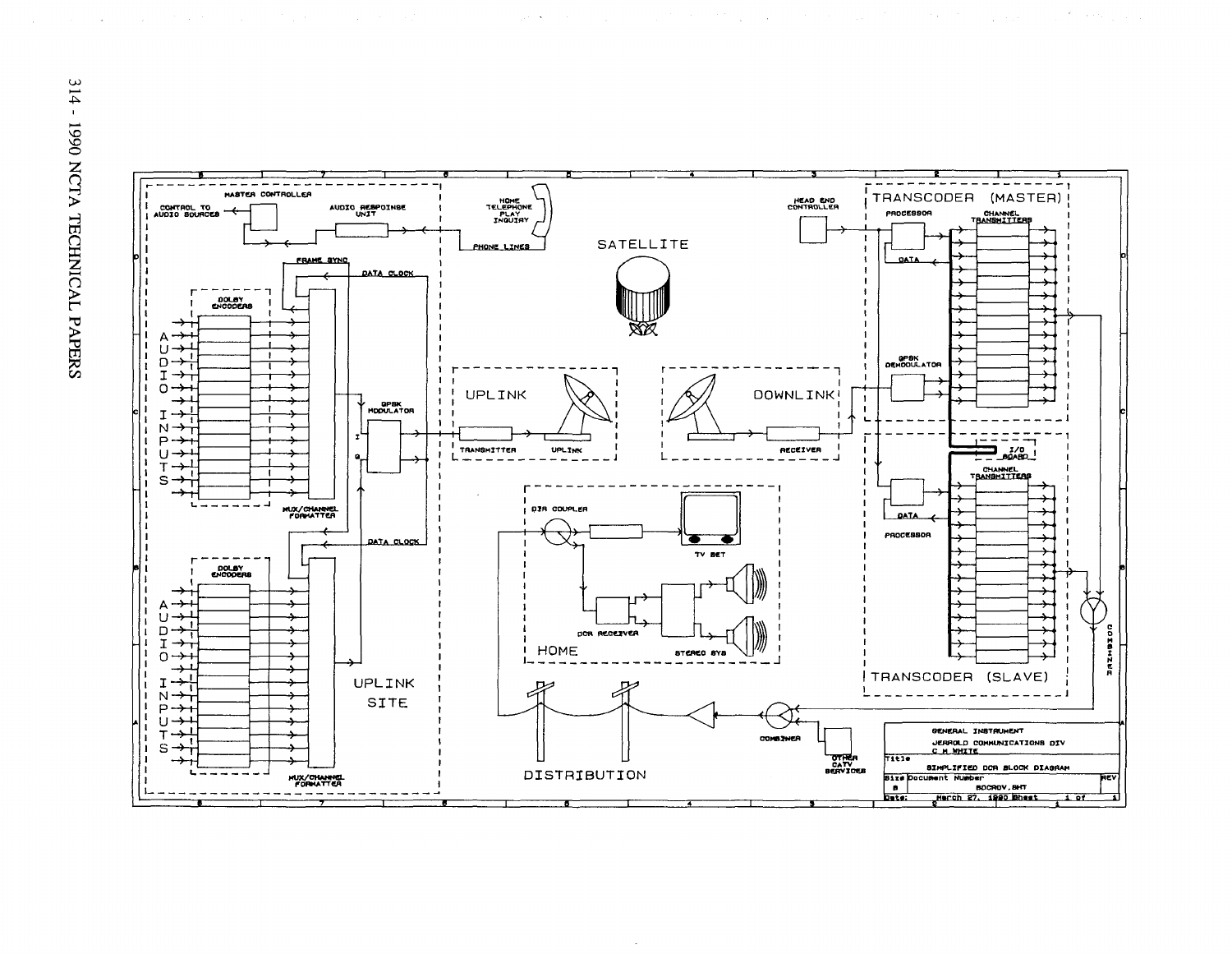

**这个人的人都是在这个人的人的人,我们的人都是不是** 

 $\label{eq:1} \mathcal{L}^{\mathcal{L}}(\mathbf{A}) = \mathcal{L}^{\mathcal{L}}(\mathbf{A}) = \mathcal{L}^{\mathcal{L}}(\mathbf{A}) = \mathcal{L}^{\mathcal{L}}(\mathbf{A})$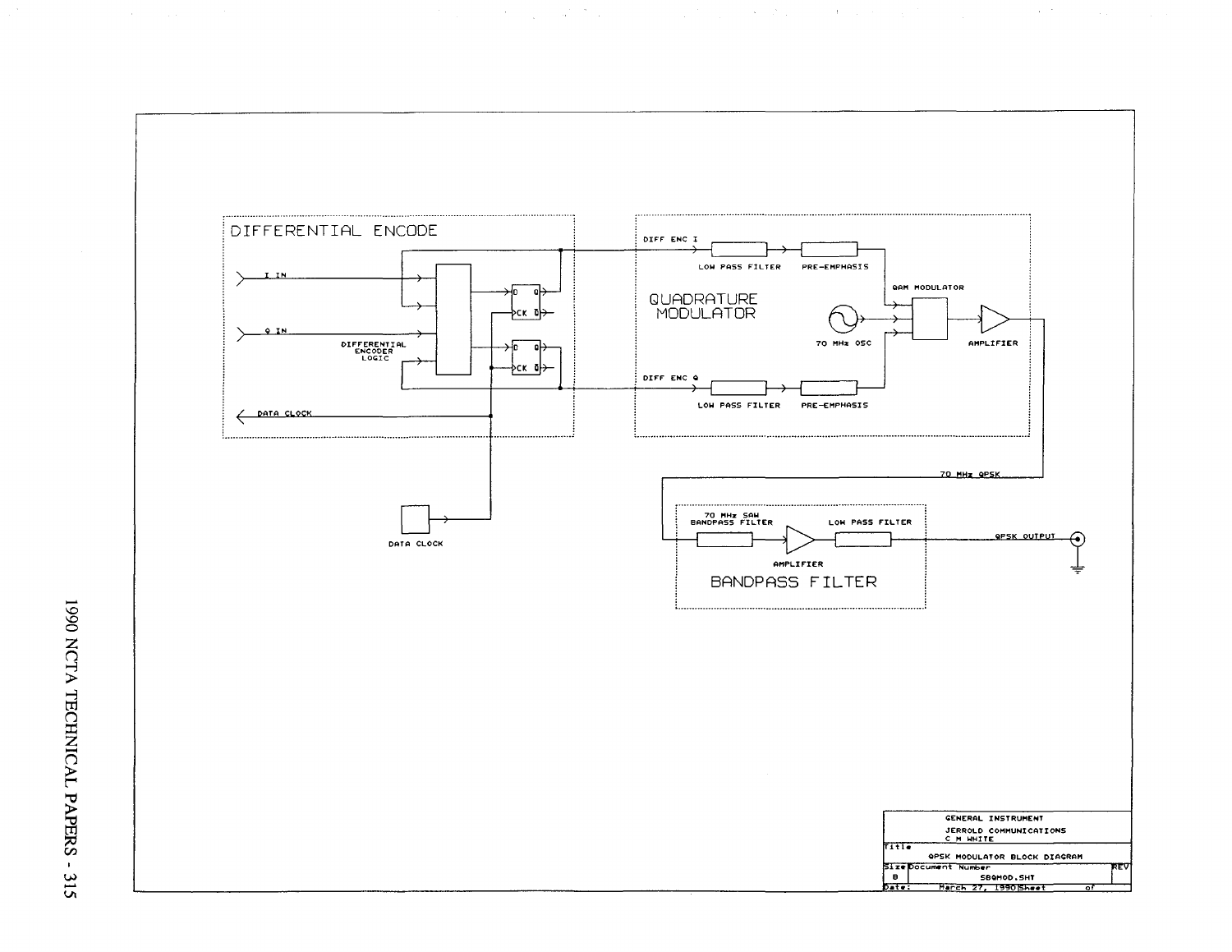

 $\mathcal{L}_{\rm{max}}$  and the second constraint in the second constraint of the second constraints of  $\mathcal{L}_{\rm{max}}$